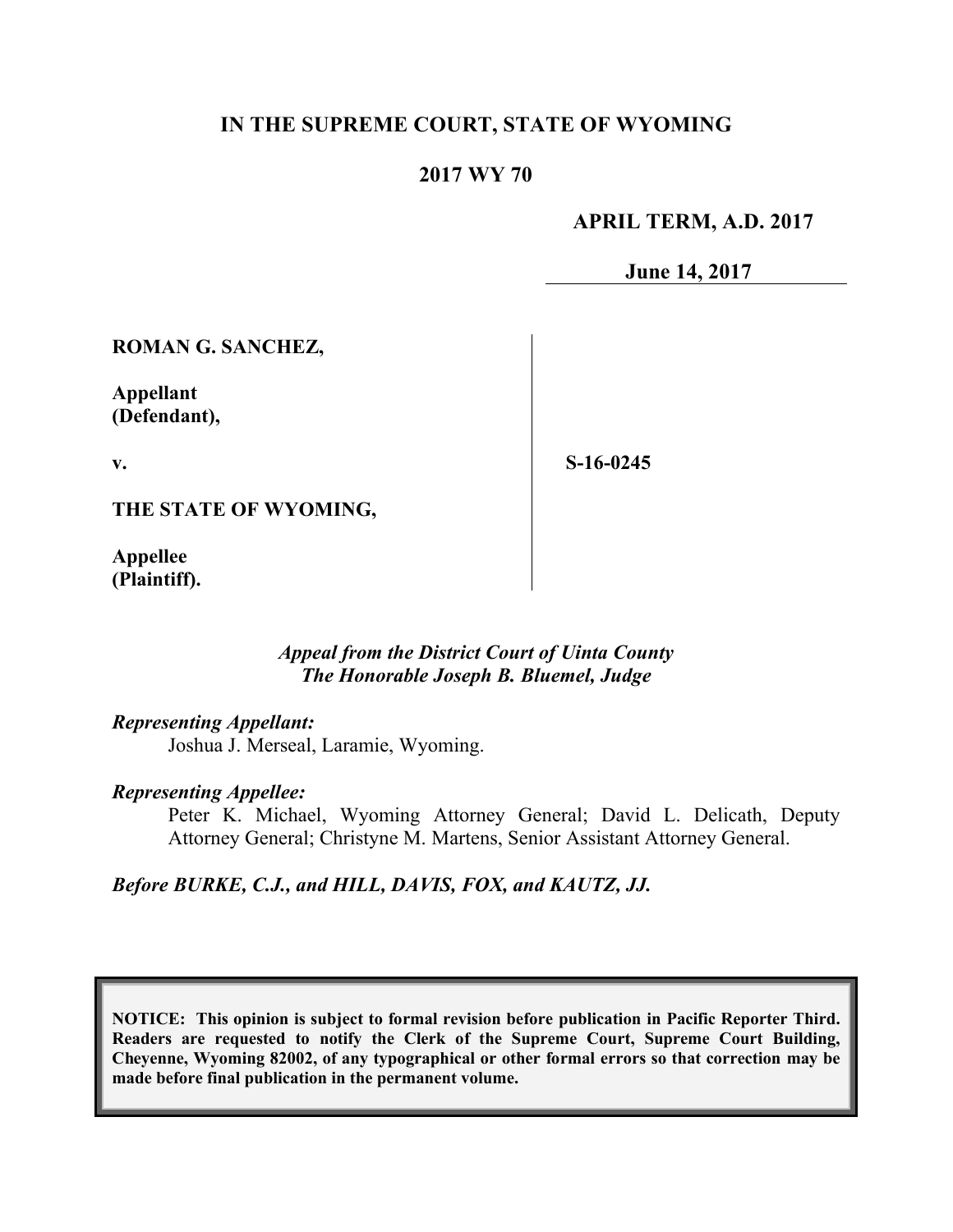## **FOX, Justice.**

[¶1] Roman G. Sanchez filed a post-sentence motion to withdraw his no contest plea. The district court denied his motion and he appeals. This Court concludes that the district court did not have jurisdiction to consider the motion and that this Court likewise lacks jurisdiction to consider this appeal.

#### *ISSUE*

[¶2] The dispositive issue is whether the district court had subject matter jurisdiction to consider Mr. Sanchez's Motion to Withdraw Guilty/No Contest Plea.

### *FACTS*

[¶3] Mr. Sanchez was charged with second-degree murder in 2008. He entered into a plea agreement and changed his plea of not guilty to no contest. At the change of plea hearing, before accepting a plea from Mr. Sanchez, the district court gave the necessary advisements, and Mr. Sanchez acknowledged that he understood his constitutional rights, the assessments he would have to pay, the collateral consequences of a conviction, and that the minimum sentence for second-degree murder was 20 years of incarceration and the maximum was life. The district court asked both the State and defense counsel if there was a plea agreement, and for reasons now unknown, both attorneys answered no. Mr. Sanchez then entered his plea of no contest, which the district court accepted.

[¶4] Prior to sentencing, Mr. Sanchez filed a motion to withdraw his plea of no contest on the grounds that he felt "pressured into accepting the offer and was unaware of the consequences the plea would have." At a hearing on the motion, the district court discussed the previous change of plea hearing with Mr. Sanchez, reaffirming that Mr. Sanchez understood the consequences of entering the plea and that he did so voluntarily. Mr. Sanchez testified that he felt that had he not entered a plea, the State could possibly bring first-degree murder and kidnapping charges against him, as well as the seconddegree murder charge. The district court explained to Mr. Sanchez that those additional charges could be appropriate under the circumstances. The prosecutor then clarified that "if there was a sentencing on the second degree murder charge, the State would not file any other charges against Mr. Sanchez dealing with this event at all." Mr. Sanchez subsequently withdrew his motion to withdraw his no contest plea.

[¶5] At the sentencing hearing on June 20, 2008, the district court imposed a sentence of life with the possibility of parole. Mr. Sanchez did not appeal from his conviction. Eleven months later, Mr. Sanchez filed a Motion for Reconsideration of Judgment and Sentence Reduction, requesting that the district court modify his sentence from life with the possibility of parole to a term of no less than 20 years and no more than 25 years. Mr. Sanchez contended that it was "the current policy of the State not to reduce or commute a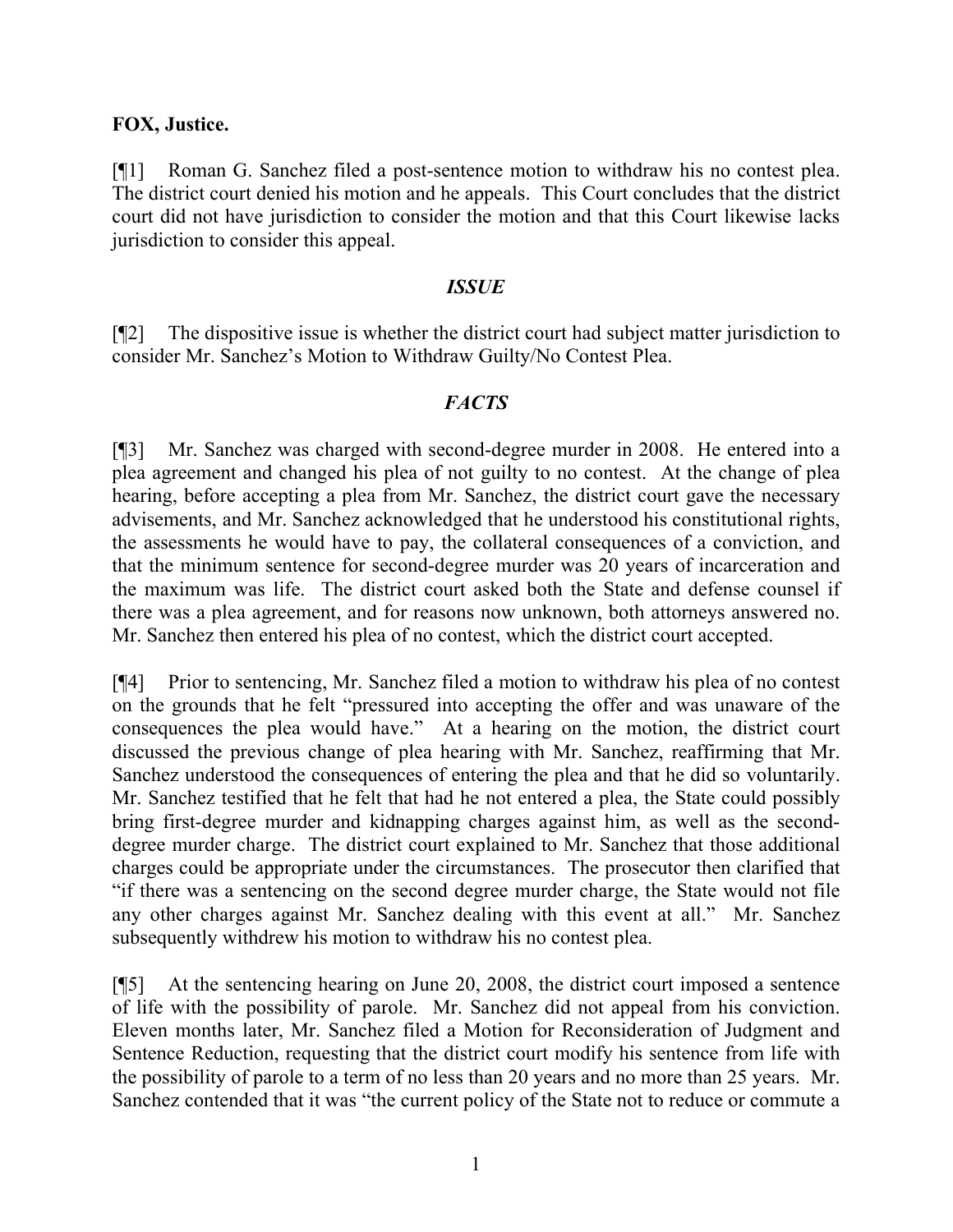life sentence at all," and without a bottom number, he would never become parole eligible as intended by his plea agreement. The district court found it lacked jurisdiction to consider the motion and denied it. Mr. Sanchez did not appeal.

[¶6] On December 10, 2014, the State and counsel for Mr. Sanchez filed a joint motion to correct an illegal sentence, pursuant to W.R.Cr.P. 11(e) and 35(a), agreeing that Mr. Sanchez had not been sentenced in accordance with the terms of his plea agreement.<sup>1</sup> The parties stipulated that Mr. Sanchez had accepted a plea agreement where "he would plead to the charge of Murder in the  $2<sup>nd</sup>$  Degree, contrary to W.S. §6-2-104, and the State of Wyoming would not file charges for kidnapping, felony murder or  $1<sup>st</sup>$  degree murder,"<sup>2</sup> and explained that at the time of the plea agreement, all parties had the understanding that "the Parole Board would be able to consider the case for Parole at any time consistent with its rules." The parties later discovered that because Mr. Sanchez "was sentenced without a 'bottom number' or minimum term, he would never go in front of the Parole Board for consideration of parole after service of a certain number of years." The district court amended Mr. Sanchez's sentence to "no less than Forty-Five (45) years to Life Imprisonment With Possibility of Parole."

[¶7] Mr. Sanchez did not appeal, but a year later, apparently dissatisfied with his stipulated sentence amendment, filed a Motion for Sentence Reduction, Motion to Vacate Illegal Sentence and Set for Resentencing and Motion to Withdraw Guilty/No Contest Plea, requesting that the district court either: "1) reduce his sentence for second degree murder from forty-five (45) years to life to twenty (20) years to twenty-five (25) years; 2) set aside the current sentence and set this case for resentencing; and/or 3) allow Mr. Sanchez to withdraw his guilty plea." The district court denied Mr. Sanchez's motion, finding that the amended sentence was not an illegal sentence and that his plea did not cause manifest injustice. Mr. Sanchez timely filed his notice of appeal.

# *STANDARD OF REVIEW*

[¶8] "Whether subject matter jurisdiction exists is a question of law that is reviewed *de novo*." *Neidlinger v. State*, 2010 WY 54, ¶ 8, 230 P.3d 306, 308 (Wyo. 2010); *see also Patrick v. State*, 2005 WY 32, ¶ 6, 108 P.3d 838, 840 (Wyo. 2005) ("[T]his Court reviews jurisdictional matters, which present questions of law, de novo."). "If the district

 <sup>1</sup> The State argues on appeal that the original sentence was in fact legal and that the district court lacked jurisdiction to amend it, and requests that this Court void the Amended Judgment and Sentence and reinstate the original sentence. The district court ordered that the sentence be amended based on the State's assertion in the 2014 stipulation that the sentence was illegal. "[T]the law of the case doctrine guards the consistency of judicial decisions and states that 'a court's decision on an issue of law at one stage of a proceeding is binding in successive stages of the litigation.'" *Ultra Res., Inc. v. Hartman*, 2015 WY 40, ¶ 59, 346 P.3d 880, 901 (Wyo. 2015) (internal citation omitted). The State cannot change horses on this issue now.

 $2^2$  There is no written plea agreement in the record.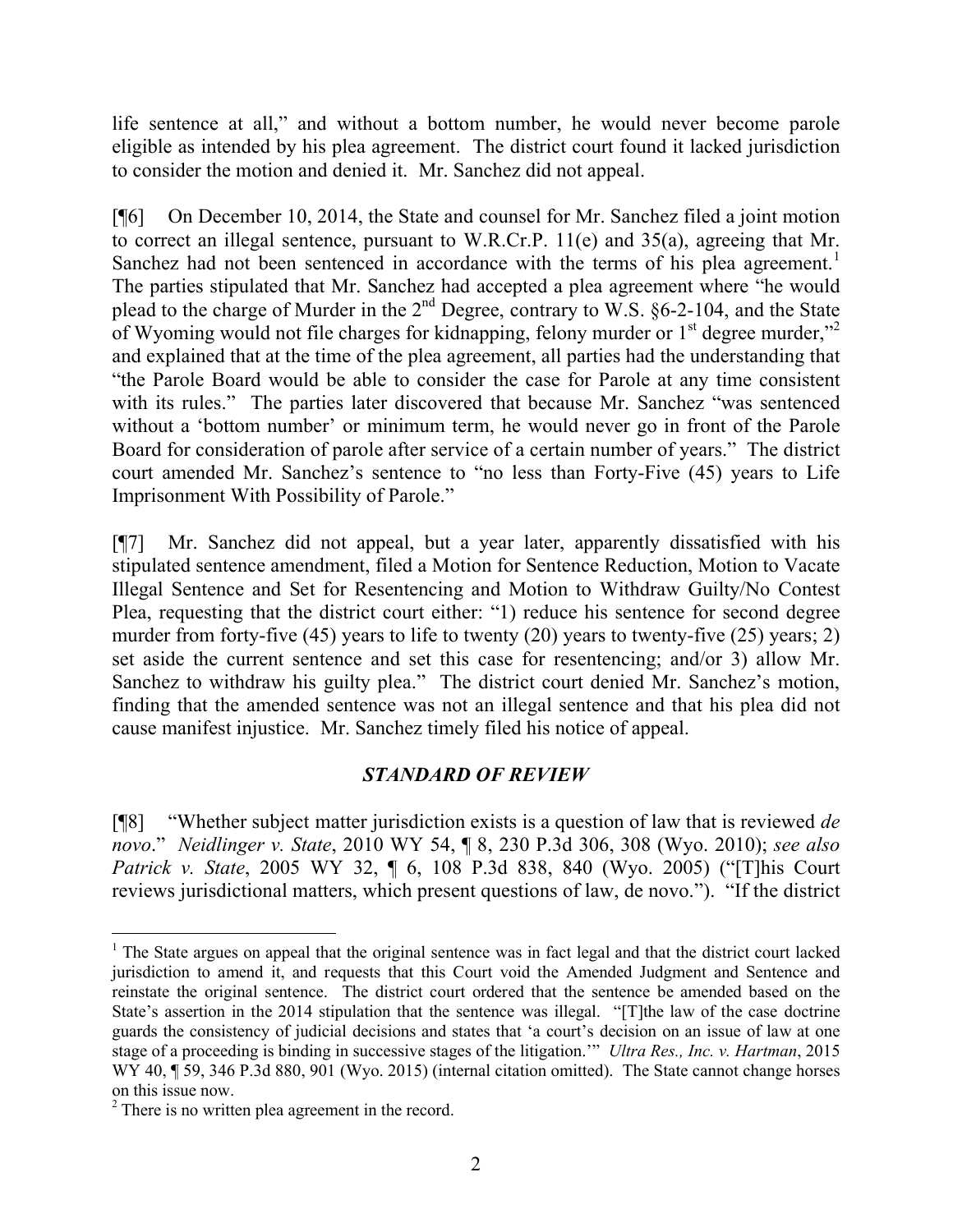court lacked subject matter jurisdiction, this Court has jurisdiction on appeal, not on the merits, but only as to the jurisdictional issue." *In re HLL*, 2016 WY 43, ¶ 16, 372 P.3d 185, 189 (Wyo. 2016) (quoting *Harmon v. Star Valley Med. Ctr.*, 2014 WY 90, ¶ 14, 331 P.3d 1174, 1178 (Wyo. 2014)). The absence of subject matter jurisdiction makes dismissal the proper remedy. *Id.*

### *DISCUSSION*

[¶9] Mr. Sanchez contends that the district court abused its discretion when it denied his post-sentence motion to withdraw his guilty plea.<sup>3</sup> He argues that the district court failed to "ensure [his] plea was voluntar[il]y given when both the State and Defense counsel failed to inform the [district court] of the existence of a plea bargain." The State disputes Mr. Sanchez's claim, but asserts that courts are without jurisdiction to hear this appeal. "Subject matter jurisdiction is the authority to hear and decide cases of the general class to which the proceedings in question belong," and it is fundamental that "before a court can render any decision or order having any effect in any case or matter, it must have subject matter jurisdiction." *Shue v. State*, 2016 WY 15, ¶ 6, 367 P.3d 645, 647 (Wyo. 2016) (quoting *Terex Corp. v. Hough*, 2002 WY 112, ¶ 5, 50 P.3d 317, 320 (Wyo. 2002)). We find that the district court lacked jurisdiction to entertain Mr. Sanchez's motion, and because we have no greater jurisdiction, we dismiss the appeal.

## **Did the district court have subject matter jurisdiction to consider Mr. Sanchez's Motion to Withdraw Guilty/No Contest Plea?**

[¶10] Mr. Sanchez sought to withdraw his no contest plea pursuant to W.R.Cr.P. 32(d):

(d) *Plea Withdrawal*. If a motion for withdrawal of a plea of guilty or nolo contendere is made before sentence is imposed, the court may permit withdrawal of the plea upon a showing by the defendant of any fair and just reason. At any later time, a plea may be set aside only to correct manifest injustice.

While W.R.Cr.P. 32(d) does not set a time limit for filing a motion to withdraw a plea after sentencing, we have previously held "that a limit must exist in order to give effect to

<sup>&</sup>lt;sup>3</sup> Mr. Sanchez appeals from the district court's order denying his Motion for Sentence Reduction, Motion to Vacate Illegal Sentence and Set for Resentencing and Motion to Withdraw Guilty/No Contest Plea, but abandons on appeal any argument related to the denial of the motion for sentence reduction, or to the contention that the sentence was illegal, and focuses solely on the denial of the motion to withdraw his no contest plea. "We have held that 'it is the content of the pleading and not the label which determines its nature and effect.'" *Inman v. Boykin*, 2014 WY 94, ¶ 12, 330 P.3d 275, 279 (Wyo. 2014) (internal citation omitted); *see also Hitz v. State*, 2014 WY 58, ¶ 12, 323 P.3d 1104, 1106 (Wyo. 2014) (looking to substance of motion to determine jurisdiction).